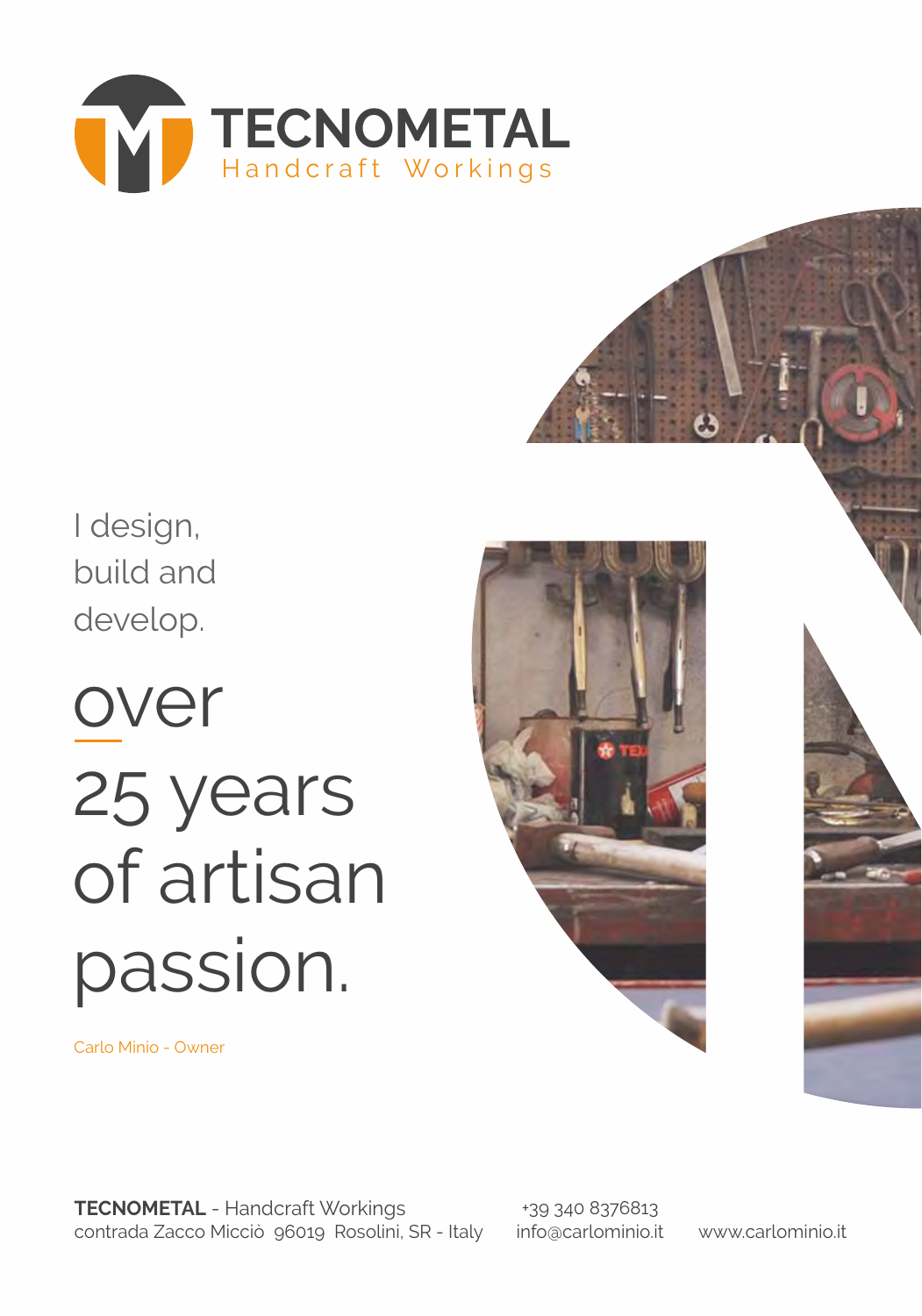

In **my workshop** I design, build and develop. The most recent technologies meet over **25 years of artisan passion**.



### INSPIRED BY DESIGN

Aesthetics and quality are at the center of all my work. My workings are furnishing accessories: they complete and enrich the beauty that your house will have.

### ARTISAN PRODUCTION

In order to guarantee the integrity and durability of the products, I keep all the production processing handcrafted. After the machines make rough cuts to the profiles, each element is polished and finished by hand to achieve the perfection in every detail.

#### MADE WITH PASSION

High quality craftsmanship goods, style and functionality. All made using processing methods that have nothing industrial. The result? Customized products, made to last over time. Made to enrich.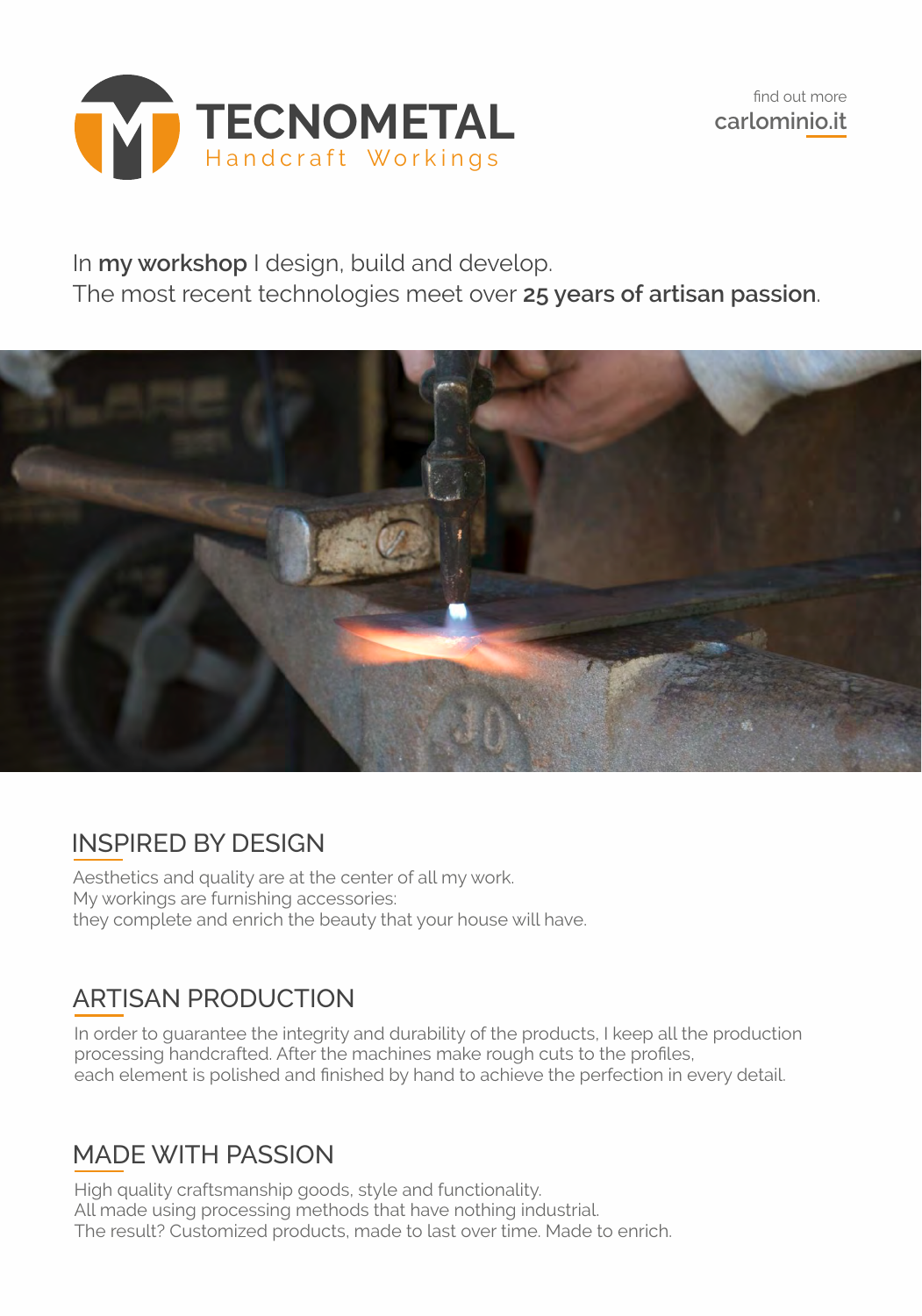



# I create artifacts to reflect your good taste.

**Creating is the spirit from which Tecno Metal was born**. An artisan workshop, in love with its work, obsessed with quality. Nothing is left to chance: I carry out every order with care and passion.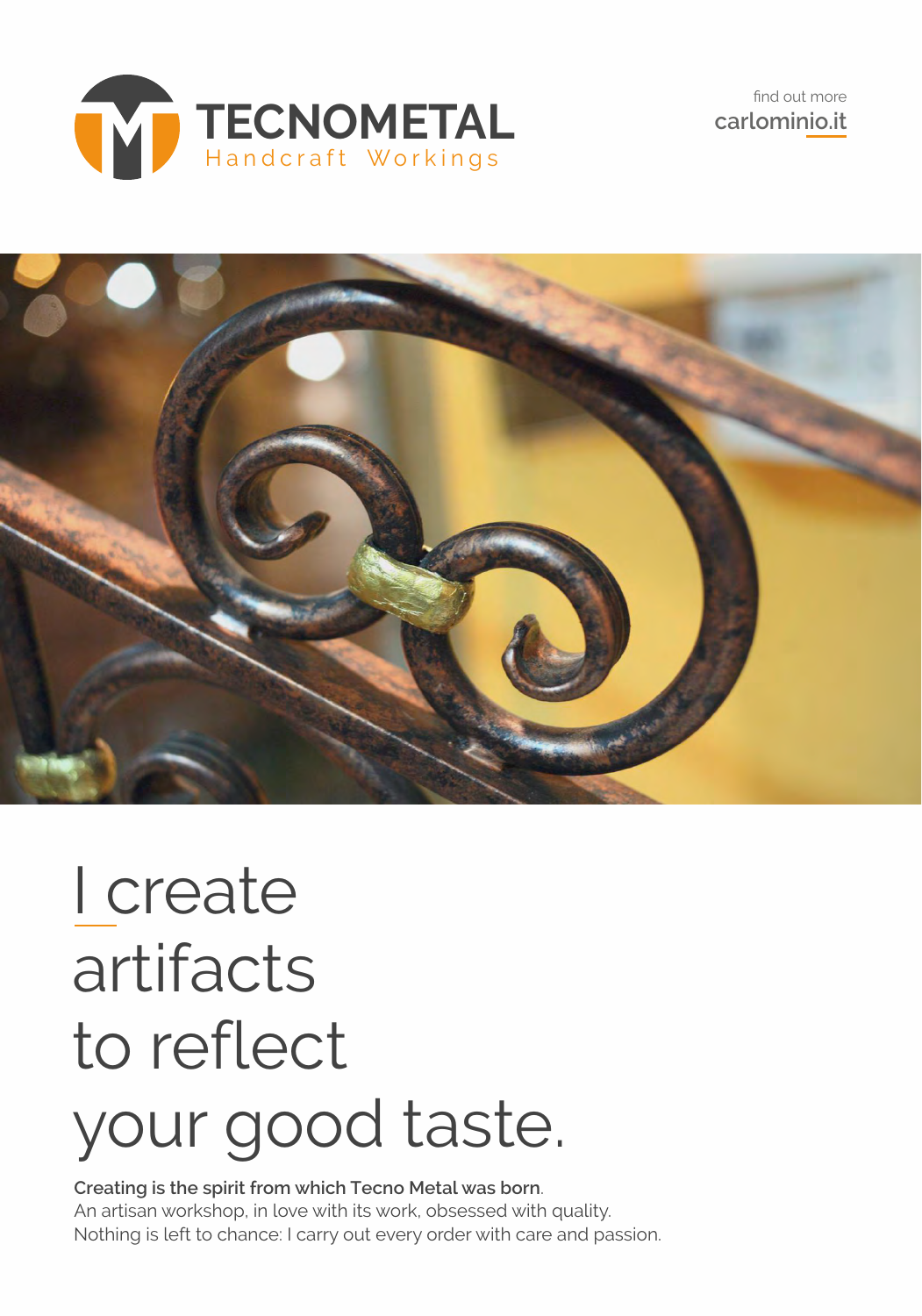

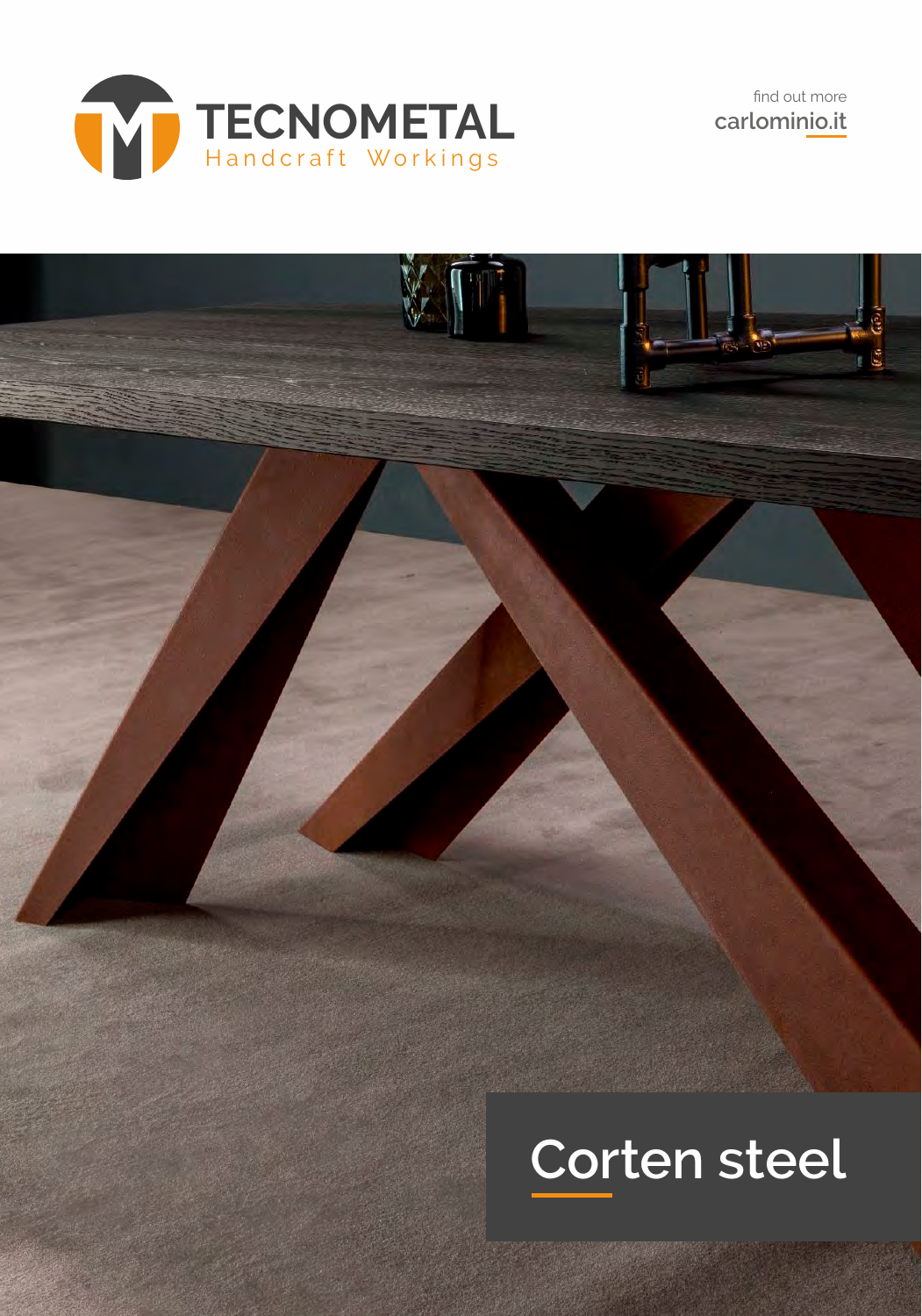





**TECNOMETAL** Handcraft Workings

c.da Zacco Micciò 96019 **Rosolini**, SR

+39 **340 8376813** info@carlominio.it

## **Custom staircases**

Safe, solid and comfortable in all kinds: spiral, helicoidal and open, modern, depending on the context.

#### **ORIGINS**

Designed, built and finished by Tecno Metal - Carlo Minio.

#### MATERIALS & FINISHES

Cor-ten steel.

**Accessories** Cor-ten steel.

#### AESTHETIC LINES

Straight and shaped design as a wall angle.

#### PERFORMANCES

Staircase with lateral self-supporting structure for greater strength and structural stability.

#### CONSIDERATIONS

All Tecno Metal products have a suitability certificate as they are related to the static tests for each product used in the implementation phases. Ours are special and niche products, intended for a select and demanding clientele, therefore all the process, from construction to installation, is executed in a careful and accurate way by the owner himself, thus ensuring greater functionality and greater product warranty.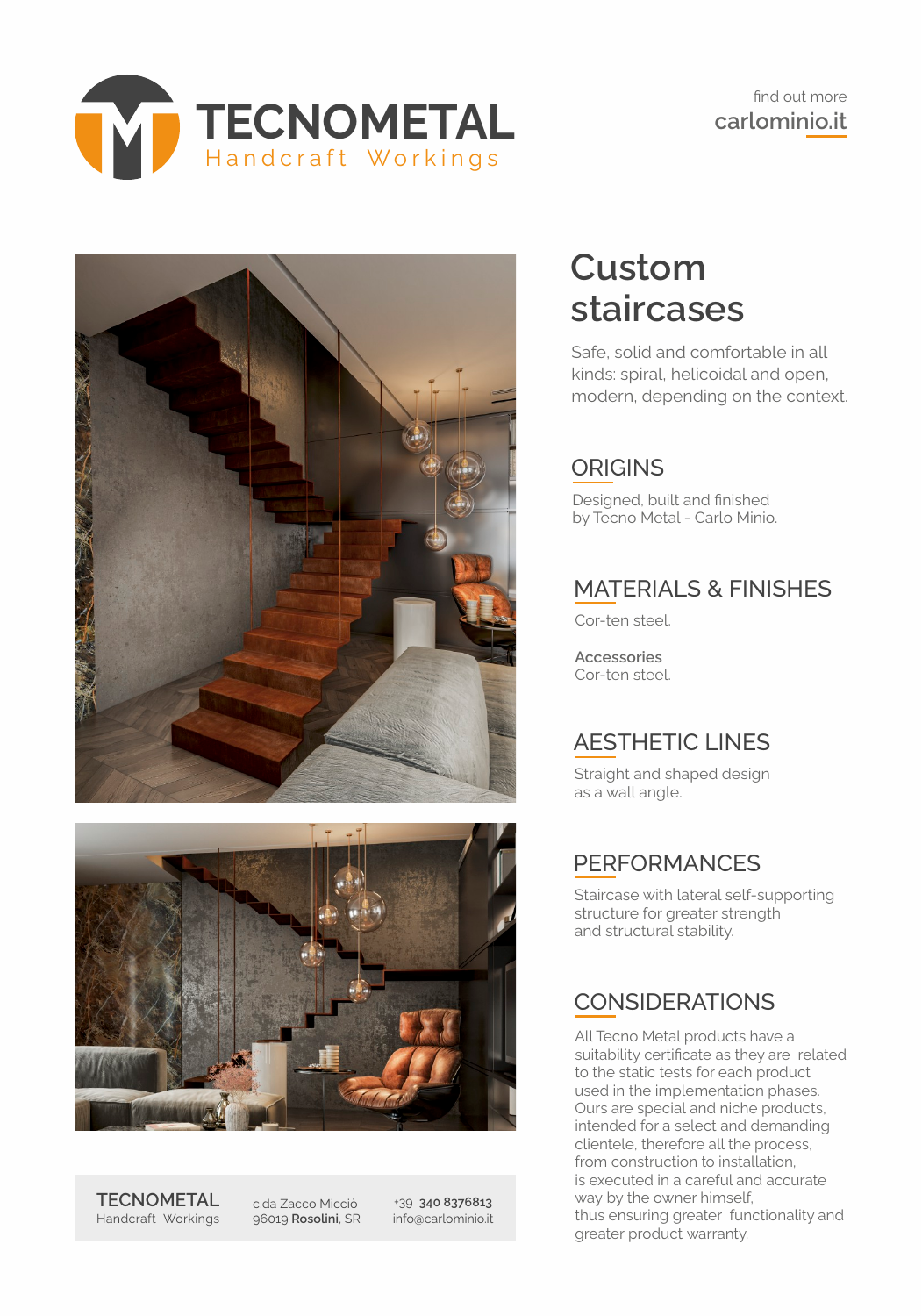



**TECNOMETAL** Handcraft Workings

c.da Zacco Micciò 96019 **Rosolini**, SR

+39 **340 8376813** info@carlominio.it

## **Corten steel**

Resistant to corrosion, it has become the favorite material for some designers and artists for the realization of furnishing and works of art.

#### **ORIGINS**

Designed by the technical designer. Designed, built and finished by Tecno Metal - Carlo Minio.

#### MATERIALS & FINISHES

Sheet and structure in Corten Steel.

**Accessories** Corten Steel.

#### AESTHETIC LINES

Minimal line. Assembly of geometric shapes, rhombuses and triangles to obtain the splinter effect.

#### **PERFORMANCFS**

The sheets with an applied static load of 80 Kg/m did not undergo permanent breakage or deformation.

#### CONSIDERATIONS

All Tecno Metal products have a suitability certificate as they are related to the static tests for each product used in the implementation phases. Ours are special and niche products, intended for a select and demanding clientele, therefore all the process, from construction to installation, is executed in a careful and accurate way by the owner himself, thus ensuring greater functionality and greater product warranty.